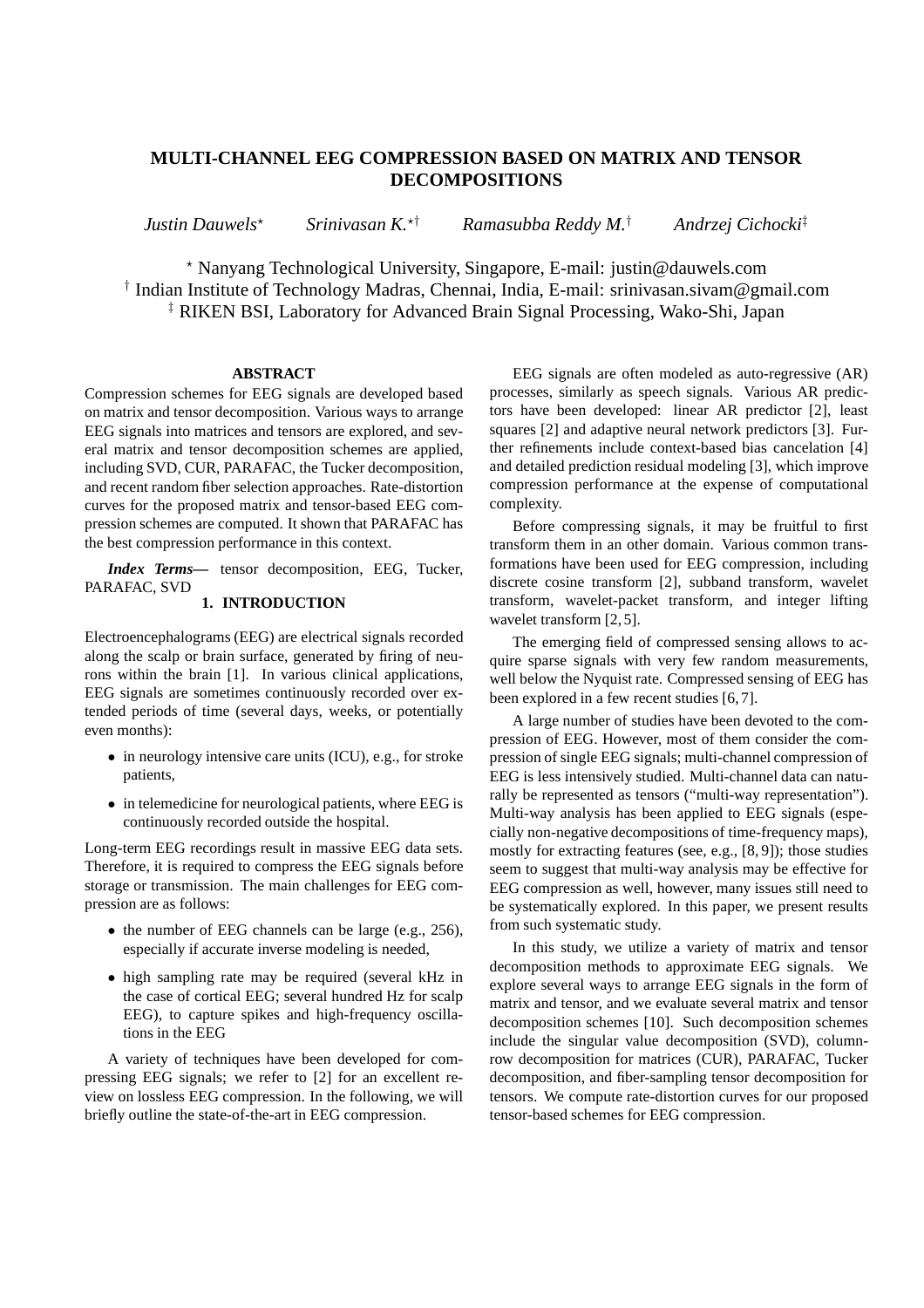First we review the matrix and tensor decomposition methods that we consider in this paper (Section 2), and we explain how we arrange EEG data into matrix and tensor form (Section 3). We describe the EEG data analyzed in this study (Section 4), and present results for our matrix and tensor decomposition based compression schemes (Section 5). At the end of the paper, we describe ongoing and future work.

# **2. MATRIX AND TENSOR DECOMPOSITIONS**

Tensors or multi-way arrays provide a natural representation for multi-dimensional data. Tensor decomposition models are important tools for feature extraction and classification since they capture the dependencies in higher-order data-sets. They have found application in many areas, e.g., psychometrics, chemometrics, and signal processing [10, 11]. In this paper, we investigate two matrix factorization methods (SVD and CUR) and four tensor decomposition techniques (PARAFAC, Tucker, Fiber-sampling tensor decomposition, and compact tensor decomposition); in the following, we will briefly review those schemes. (We refer to [10] for an excellent review of tensor decompositions. We use the same notation as in [10]).

#### **2.1. Singular value decomposition (SVD)**

A Singular Value Decomposition of a matrix  $\mathbf{X} \in \mathbb{R}^{M \times N}$  is of the form

$$
\mathbf{X} = \mathbf{U} \Sigma \mathbf{V}^T, \tag{1}
$$

where  $\mathbf{U} \in \mathbb{R}^{M \times M}$ ,  $\mathbf{V} \in \mathbb{R}^{N \times N}$  are the left and right singular vectors respectively. The matrix  $\Sigma \in \mathbb{R}^{M \times N}$  is diagonal:  $\Sigma = [\text{diag}\{\sigma_1, \sigma_2, \dots, \sigma_R\}; 0]$ , where  $\sigma_i$  are the singular values of **X** with  $\sigma_1 \geq \sigma_2 \geq \ldots \geq \sigma_R$  and  $R := min(M, N)$ . The matrix  $X$  can be approximated by  $r$ -singular vectors with  $r < R$ :

$$
\hat{\mathbf{X}} \approx \sum_{i=1}^{r} \mathbf{u}_i \sigma_i \mathbf{v}_i^T.
$$
 (2)

#### **2.2. Column-Row decomposition (CUR)**

CUR decomposition ("pseudo-skeleton decomposition") decomposes a matrix in terms of rows and columns of the original matrix [12]:

$$
X \approx CUR \tag{3}
$$

where C and R consists of selected columns and columns respectively of  $X$ , and the matrix  $U$  is constructed such that the product CUR is as close as possible to X. This method has been widely used in data analysis tasks, where the interpretation via SVD decomposition is difficult due to the orthogonality of the singular vectors.

### **2.3. Parallel factor decomposition (PARAFAC)**

PARAFAC decomposes a tensor  $\mathcal X$  into rank-one tensors (vectors):

$$
\mathcal{X} \approx \sum_{i=1}^{r} \mathbf{a}_i \circ \mathbf{b}_i \circ \mathbf{c}_i
$$
 (4)

where a, b and c represent the factors along the three modes, whereas ∘ stands for the outer-product along the particular mode. When  $r$  equals the rank of the tensor, the PARAFAC decomposition is exact. For the purpose of compression, we set  $r < R$ .

#### **2.4. Tucker decomposition**

The Tucker method decomposes a tensor  $\mathcal X$  into a core tensor  $G \in \mathbb{R}^{P \times Q \times R}$  and factor matrices ("basis matrices")  $\mathbf{A} \in$  $\mathbb{R}^{N\times P}$ ,  $\mathbf{B}\in\mathbb{R}^{N\times Q}$  and  $\mathbf{C}\in\mathbb{R}^{M\times R}$ :

$$
\mathcal{X} \approx \mathcal{G} \times_1 \mathbf{A} \times_2 \mathbf{B} \times_3 \mathbf{C}.\tag{5}
$$

The factor matrices capture the variation along the three modes and the core tensor captures the interaction between them.

### **2.5. Fiber-sampling tensor decomposition (FSTD)**

The FSTD method is an extension of the CUR matrix decomposition to tensors; a tensor is represented by a subset fibers selected along each mode [13]:

$$
\mathcal{X} \approx \mathcal{U} \times_1 \mathbf{C}_1 \times_2 \mathbf{C}_2 \times_3 \mathbf{C}_3 \tag{6}
$$

where  $C_1$ ,  $C_2$  and  $C_3$  are matrices formed by fibers along the mode indicated in the subscripts. The core tensor  $U$  is expressed in terms of intersection subtensor  $W$  formed by the intersection of the selected fibers along the three modes:

$$
\mathcal{U} = \mathcal{W} \times_1 \mathbf{W}_{(1)}^{\dagger} \times_2 \mathbf{W}_{(2)}^{\dagger} \times_3 \mathbf{W}_{(3)}^{\dagger}, \tag{7}
$$

where  $\mathbf{W}_{(i)}^{\dagger}$  represents the pseudo-inverse of the intersection sub-tensor matriced along the mode-i. The tensor is expressed in terms of a subset of elements from the original tensor; this concept is similar to compressed sensing.

#### **2.6. Compact tensor decomposition (TT)**

The compact tensor decomposition method ("TT decomposition") approximates any  $d$ -dimensional tensor into two matrices along mode-1 and mode-d, and  $d - 2$  three-way tensors [14]. In particular, a three-way array  $\mathcal{X} \in \mathbb{R}^{N \times N \times M}$  is decomposed as:

$$
\mathcal{X} \approx \mathcal{U} \times_1 \mathbf{G}_1 \times_3 \mathbf{G}_3 \tag{8}
$$

where  $U \in \mathbb{R}^{R_1 \times N \times R_2}$ ,  $G_1 \in \mathbb{R}^{N \times R_1}$  and  $G_3 \in \mathbb{R}^{N \times R_3}$ are the tensor and matrices formed of decomposition. This method is numerically well behaved and considered as an alternative to PARAFAC. Note that the TT decomposition (8) only tries to capture dependencies along two of the three modes (1 and 3), in contrast to PARAFAC, which models relations among all three modes.

## **3. MATRIX AND TENSOR FORMATION FROM EEG**

Multi-channel EEG signals (*M* signals of length  $L = N^2$ ) can naturally be arranged in the form of a matrix  $\mathbf{X} \in \mathbb{R}^{M \times L}$ or tensor  $\mathcal{X} \in \mathbb{R}^{N \times \bar{N} \times M}$ . Such arrangement will allow us to explore compact representations of EEG signals. We have considered the following constructions so far: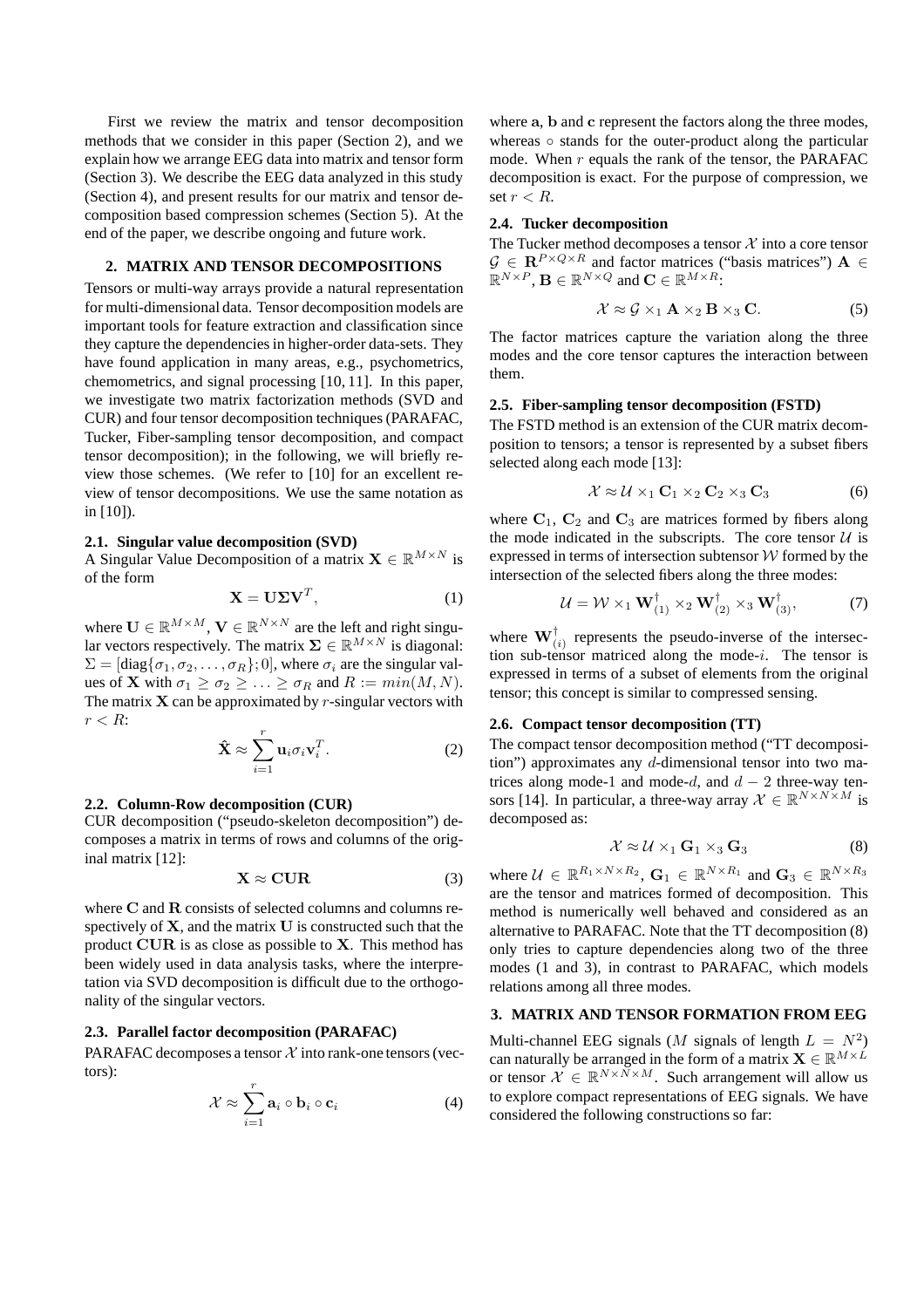• **Matrix**: The EEG signals from each of the M channels are arranged as rows of the matrix:

$$
\mathbf{X}(k, :) = EEG^{(k)}(1:L) \qquad \forall k = 1, \dots, M \quad (9)
$$

• **Time tensor** : Single-channel EEG signals are arranged to form a matrix [5]. This matrix is then stacked to form a three-way tensor  $\mathcal{X} \in \mathbb{R}^{N \times N \times M}$ , whose frontal slices represents signal from a particular channel. It can be expressed by the following relationship:

$$
\mathbf{X}_{::k} = \text{matrix}(EEG^{(k)}(1:N^2))\tag{10}
$$

where  $N \times N$  is the dimension of the frontal slice, M the number of channels,  $EEG^{(k)}$  the EEG from channel  $k$  and matrix() is function that arranges EEG in the form of a matrix; the entries are filled starting at the top left-hand side, from left to right on the odd rows, and from right to left on the even rows.

• **Wavelet tensor** : Wavelet tensor is derived from the time tensor  $X$ , by subjecting each frontal slice to 2-D discrete wavelet transform:

$$
\mathbf{X}^w_{::k} = 2\mathbf{D}\text{-DWT}(\mathbf{X}_{::k}) \qquad \forall \, k = 1, \dots, M. \quad (11)
$$

In the matrix construction, neighboring entries in the rows represent adjacent time-samples from the same EEG channel, whereas neighboring entries in the columns represent samples from adjacent channels at the same time instance. In the time-tensor construction, the mode-1 (column) fibres represents samples from the same channel displaced by  $N$  samples. Mode-2 (row) fibres represent adjacent samples from the same channel, whereas entries along the mode-3 fibres (tubes) represent the samples from adjacent channels at the same time instance.

## **4. EEG DATA SETS**

We describe here the two data EEG sets that we have considered in this study.

#### **4.1. Dataset-1 : MCI Vs Control**

The first EEG data set comprises two study groups. The first group consists of 22 patients who had complained of memory problems. These subjects were diagnosed as suffering from mild cognitive impairment (MCI) and subsequently developed mild AD (MiAD). The EEG recordings were conducted while all patients were in the MCI stage. The criteria for inclusion into the MCI group were a mini mental state exam (MMSE) score  $= 24$ , though the average score in the MCI group was 26 (SD of 1.8). The other group is a control set consisting of 38 age-matched, healthy subjects who had no memory or other cognitive impairments. The average MMSE of this control group is 28.5 (SD of 1.6).

Ag/AgCl electrodes (disks of diameter 8mm) were placed on 21 sites according to 1020 international system, with the reference electrode on the right ear-lobe. EEG was recorded

with Biotop 6R12 (NEC San-ei, Tokyo, Japan) at a sampling rate of 200Hz, with analog bandpass filtering in the frequency range 0.5-250Hz and online digital bandpass filtering between 4 and 30Hz, using a third-order Butterworth filter (forward and reverse filtering).

This data set has been analyzed in various studies (e.g., [16]), and we refer to the latter for more detailed information.

#### **4.2. Dataset-2: EEG-MMI database**

The second EEG data set consists of three 64-channel recordings chosen from the EEG-Motor Mental Imagery datasets of physiobank database [15]. The EEG is recorded from healthy subjects at 80Hz sampling rate and with 12 bit resolution.

#### **5. RESULTS**

We arranged the EEG data described in Section 4 as matrices and tensors, as described in Section 3. Next we applied the matrix/tensor decomposition schemes of Section 2 to the resulting matrices and tensors, resulting in various compression schemes. We assess the performance of the latter by the compression ratio (CR), defined as the ratio of samples in the original EEG data to the number of elements in the matrix/tensor decomposition. The quality of the reconstructed signal is measured as the percent-root mean square distortion (PRD):

$$
PRD(\%) = \sqrt{\frac{\sum_{i}^{N^2} (x(i) - \tilde{x}(i))^2}{\sum_{i}^{N^2} x(i)^2}} \times 100. \tag{12}
$$

The results are summarized in Fig. 1 and Fig. 2. Since the results for time-tensor and wavelet-tensor construction were about the same, we only show results for the timetensor construction. The results were obtained by varying the dimensions in the matrix/tensor decomposition, including number of singular values (cf.(2)) and rank-one tensors  $(cf. (4))$ , columns/rows  $(cf. (3))$  or fibers  $(cf. (6))$ . We computed Tucker and TT decomposition for all possible sizes of the core tensor  $G$  and  $U$  respectively. Next, for fixed compression ratios we chose the core tensor size that minimizes the distortion. To avoid overfitting, we performed leave-one-out crossvalidation to assess Tucker and TT decomposition. We considered EEG segments that are  $L = 256$  and 1024 samples long, and hence the dimension  $N$  in (10) equals 16 and 32 respectively.

As can be seen from Fig. 1 and Fig. 2, the tensor-based compression schemes clearly outperform matrix-based compression schemes, especially at large compression ratios. The results are better for larger EEG segments ( $L = 1024$  and N  $= 32$ ). The smallest reconstruction error was obtained with PARAFAC, followed by Tucker decomposition, and then TT decomposition. In this context, CUR and FSTD yield the largest approximation error. However, they do not require the entire matrix  $X$  or tensor  $X$  to be given, in contrast to the other methods; as a result, CUR and FSTD may be useful for compressive sensing, where the EEG is sampled far